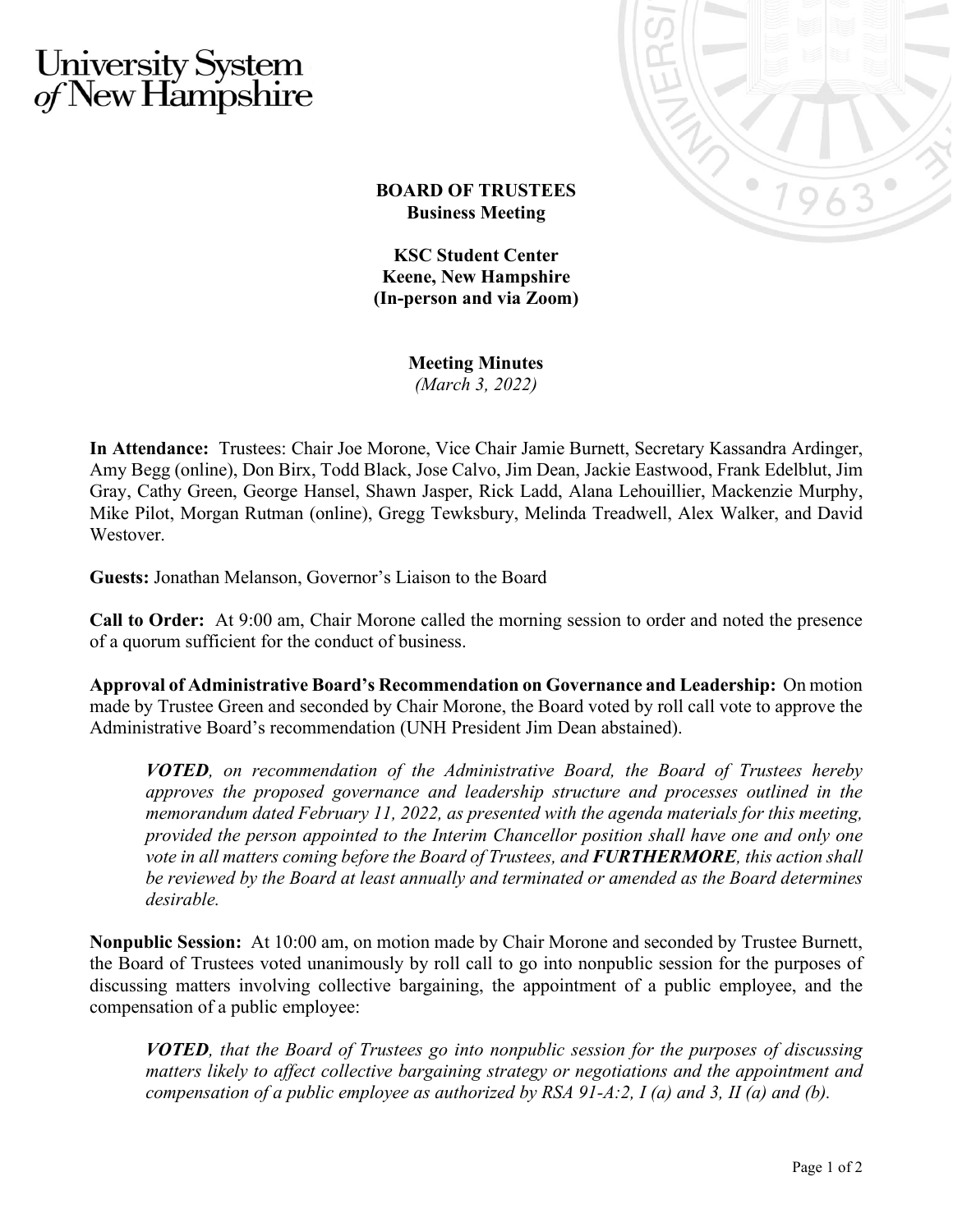**Executive Nonpublic Session:** At 10:15 am, on motion made by Chair Morone and seconded by Trustee Burnett, the Board of Trustees voted unanimously by roll call to go into executive nonpublic session:

*VOTED, that the Board of Trustees go into executive nonpublic session as authorized by USNH Board Bylaws, Article V, Section 4g.*

**Public Session:** at 10:40 am, on motion made and duly seconded, the Board of Trustees voted to return to public session. After returning to public session, Chair Morone announced that while in nonpublic session the Board, on motion made by Trustee Green and seconded by Trustee Begg, voted unanimously by roll call to approve the proposed collective bargaining agreement with the PSU AAUP union representing the tenured and tenure-track professors at PSU:

*VOTED, on recommendation of President Birx, that the Board hereby approves and ratifies the proposed collective bargaining agreement with the PSU American Association of University Professors (AAUP), and FURTHER, hereby authorizes President Birx to execute the collective bargaining agreement effective immediately through June 30, 2025.*

**Motion to Seal Minutes of Executive Nonpublic Session:** On motion made by Chair Morone and seconded by Trustee Green, the Board of Trustees voted unanimously by roll call to seal the minutes of the executive nonpublic session, as authorized by RSA 91-A:3, III:

*VOTED, the Board of Trustees hereby seals the minutes of the preceding executive nonpublic session until such time as the negotiations are completed and an agreement is publicly announced, at which time the minutes will be automatically unsealed.*

**Adjournment:** At 10:45 am, Chair Morone adjourned the Board of Trustees until the following day, Friday, March 4, at 8:00 am. The Board's committees are scheduled to meet in the interim.

**Editorial Note (March \_\_, 2022)**: The conditions for unsealing the minutes having obtained, the following vote was approved by the Board in the executive nonpublic session noted above:

*VOTED, on recommendation of the Executive Compensation and Performance Review Committee, whose recommendation is based on independent market assessment and reasonableness opinion and input from other Trustees, that the Board hereby determines (1) keeping USNH CEO compensation competitive with peer group benchmarks used in the independent market analysis is in the best interest of USNH and the State of New Hampshire; and (2) the recommendation is consistent with USNH's Executive Total Compensation policy, which targets total cash compensation to be aligned between the 45th and 60th percentile of peers; and FUTHERMORE, the Board, upon recommendation of the Executive Compensation and Performance Review Committee, agree that UNH President James Dean will receive additional compensation at the rate of \$55,000 per year in recognition of the additional responsibilities he is taking on while serving as "Interim Chancellor."*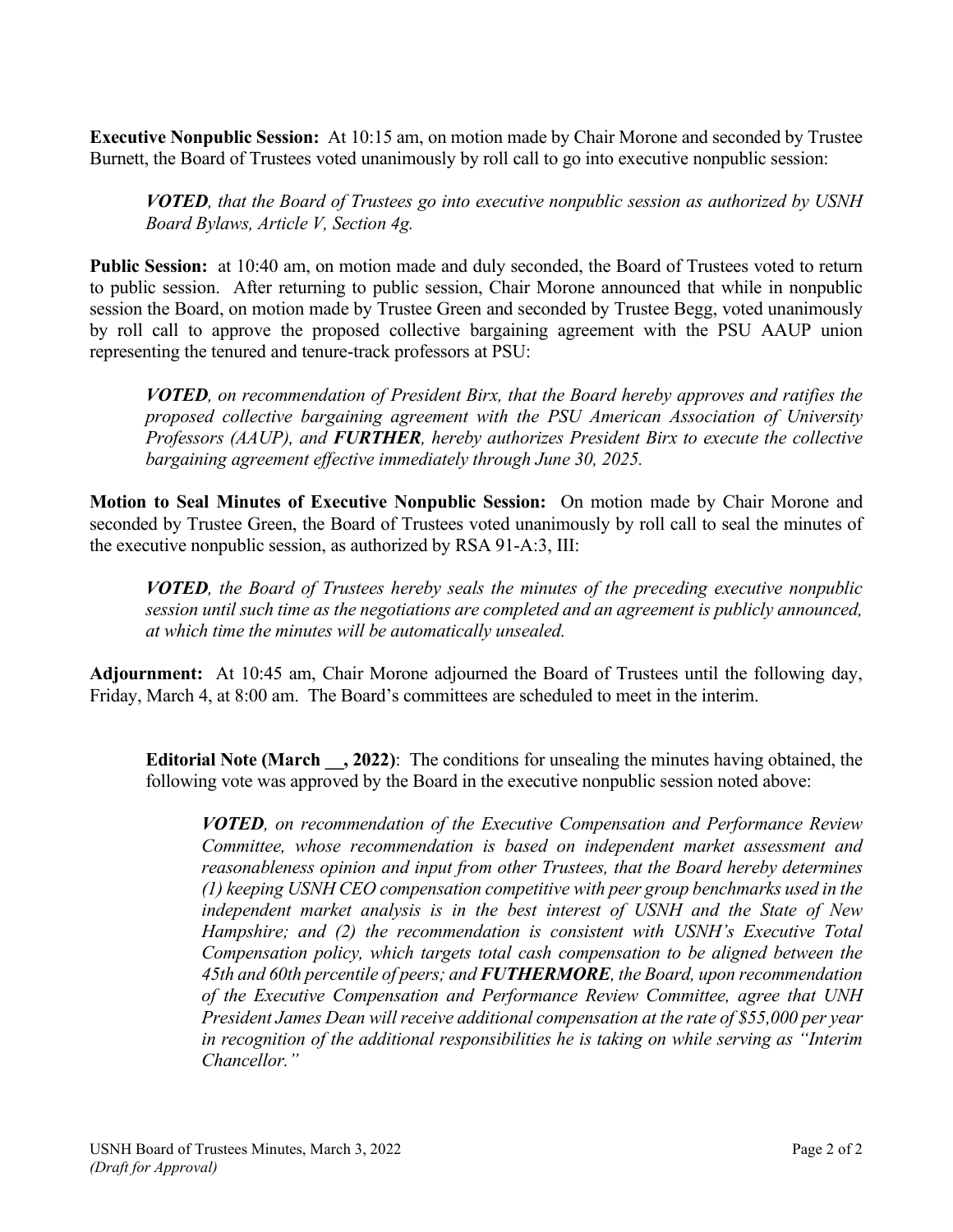## University System<br>of New Hampshire



## **BOARD OF TRUSTEES Business Meeting**

**KSC Student Center Keene, New Hampshire (In-person and via Zoom)**

**Meeting Minutes**

*(March 4, 2022)*

**In Attendance:** Trustees: Chair Joseph Morone, Vice Chair Jamie Burnett, Secretary Kassandra Ardinger, Don Birx, Todd Black, Jose Calvo, Jim Dean, Jackie Eastwood, Frank Edelblut, Jim Gray, Cathy Green, George Hansel, Shawn Jasper, Rick Ladd, Alana Lehouillier, Mackenzie Murphy, Mike Pilot, Gregg Tewksbury, Melinda Treadwell, Alex Walker, and David Westover.

**Guests:** Jonathan Melanson, Governor's Liaison to the Board

**Call to Order:** At 8:00 am, Chair Morone called the morning session to order and noted the presence of a quorum sufficient for the conduct of business.

**Approval of Minutes:** On motion made by Chair Morone and seconded by Trustee Black, the Board voted unanimously by roll call to approve the minutes of the meetings of October 21-22, 2021, as presented:

*VOTED, that the Board of Trustees approve the minutes of the meetings held on October 21-22, 2021, be approved as presented.*

**Educational Excellence Committee:** Trustee Eastwood delivered the report of the Educational Excellence Committee meeting of March 3, and made the following motion, which was seconded by Trustee Green and approved unanimously:

*VOTED, on recommendation of President Dean and the Educational Excellence Committee, that the Board of Trustees approve the appointment of one individual with the rank professor with tenure at the University of New Hampshire, as presented in the materials attached to the Educational Excellence Committee materials.*

**Financial Affairs Committee:** Trustee Pilot delivered the report of the Financial Affairs Committee meeting of March 3, and made the following motion, which was seconded by Trustee Black and approved unanimously by roll call vote:

*VOTED, on recommendation of the Financial Affairs Committee, that the six-year capital projects plan for FY24-FY29 as described in the attached document be approved, and FURTHER, that the Chief Administrative Officer is authorized prepare the final document for submission to the State on April 5, 2022.*